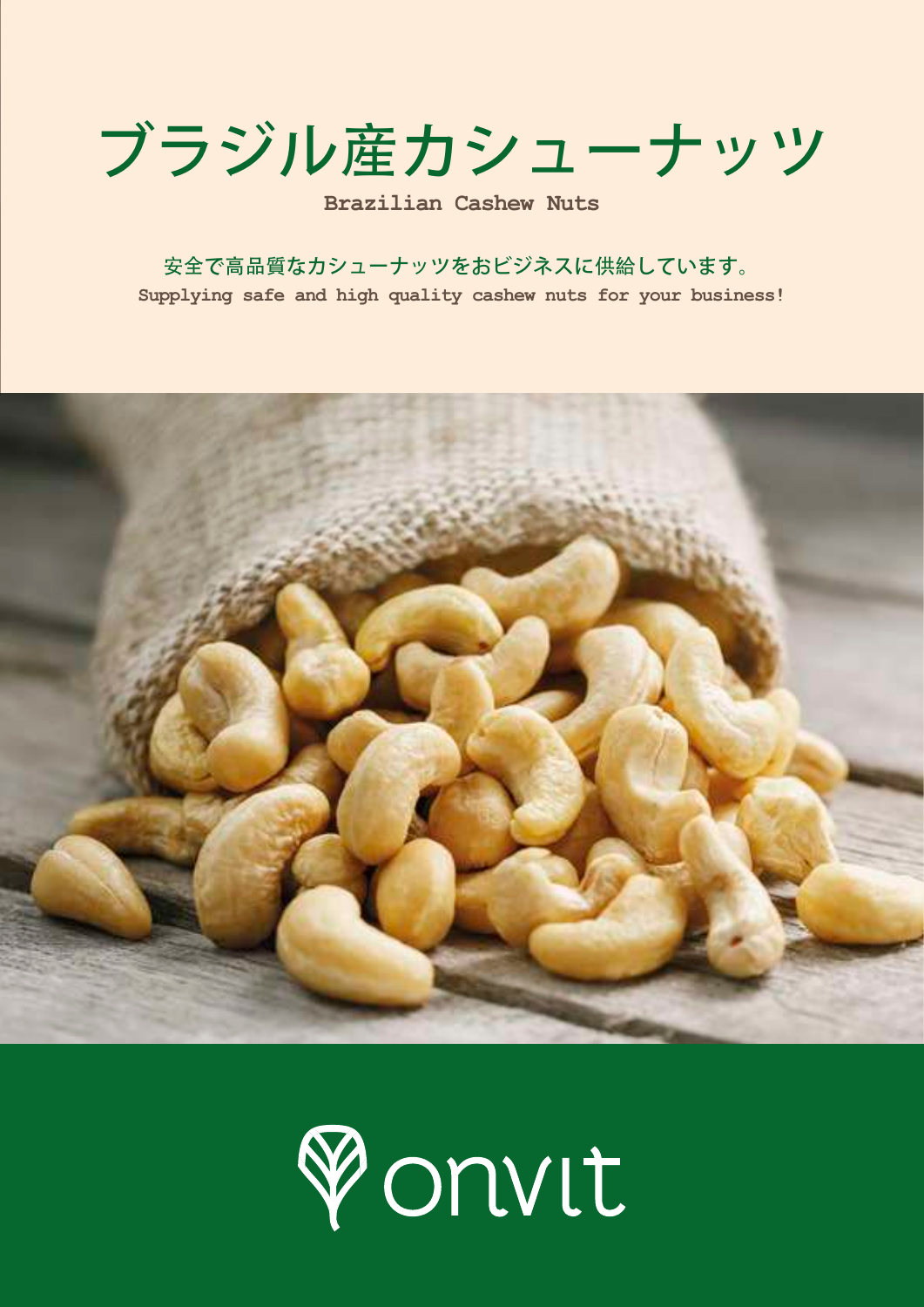## ブラジル産カシューナ ッツを世界に

**Brazilian cashew nuts to the world**

Onvitは、ブラジルの新しいカシューナッツ加工および輸出産業であり、年間最大7,000メートルトンの未加工カ シューナッツの生産能力を備えています。 セアラ州にある当社の工場は、現在100以上の直接雇用を生み出している16,000㎡の表面積を占めています。 私たちは、安全で高品質な製品の製造と、お客様との長期的なパートナーシップに焦点を当てています。。

**Onvit is a new Brazilian cashew nut processing and exporting industry, with capacity of up to 7,000 metric tons of raw cashew nuts per year. Our plant located in the State of Ceará, which occupy a surface area of 16,000 m² and currently generate more than 100 directs jobs. We're focused on producing safe and high quality products and long term partnerships with our clients.**

## 証明書 **Certificates**



認証中の **Under proccess of certification**





[遺伝子組換え生物なし - 無グルテン - 無乳糖 - 無添加物 - 食料保存なし] **No GMO - Gluten Free - Lactose Free - Additive Free - Preservatives Free**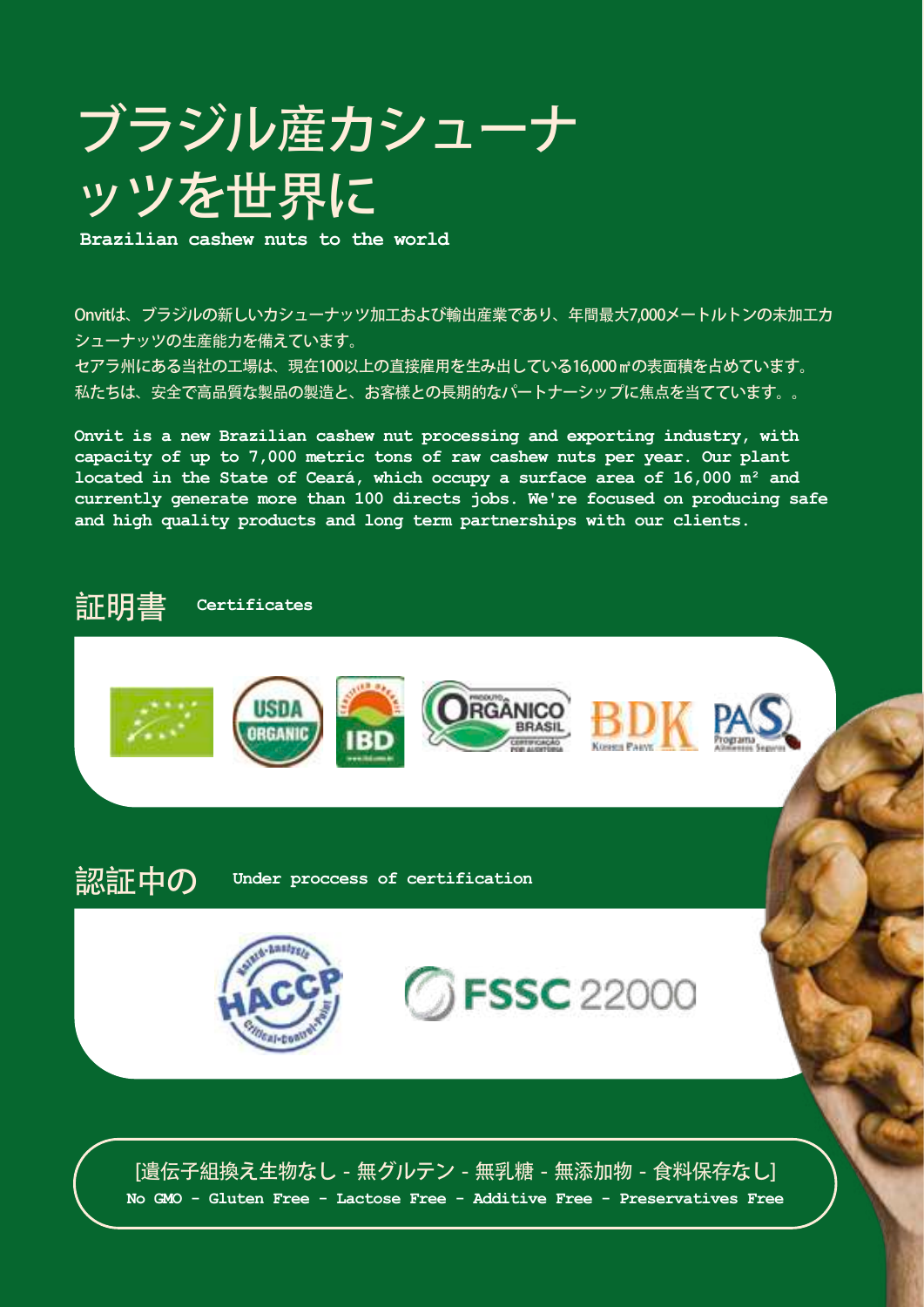| 哭而<br><b>Products</b>              |                                                                                                                                |                                                  |
|------------------------------------|--------------------------------------------------------------------------------------------------------------------------------|--------------------------------------------------|
| カシューナッツ<br>Whole Cashews           | SLW-180-超大ホール<br>LW-210-大きなホール<br>W-240-ミディアムホール<br>W-320-小さな全体<br>W-全体」グレードすべてのミックス                                           | 1級品<br>2級品                                       |
|                                    | SLW-180 - Super Large Whole<br>LW-210 - Large Whole<br>W240 - Medium Whole<br>W320 - Small Whole<br>W- Mix of all whole grades | First Quality<br>Second Quality                  |
| カシューナッツ割れ<br><b>Broken Cashews</b> | B-チップ<br><b>S-割れ</b><br>P-欠けら<br>割れミックス                                                                                        | 1級品<br>2級品                                       |
|                                    | $B - Butts$<br>$S -$ Splits<br>$P - P \overline{I} \overline{e} \overline{e}$<br><b>Broken Mix</b>                             | First Quality<br>Second Quality                  |
| 粒状カシューナッツ<br>Granulated Cashew     | SP-小片<br>SSP-特別な小片<br>G-粒<br>X-細粒<br>$F - #H$                                                                                  | 1級品<br>2級品<br>3級品                                |
|                                    | $SP - Small$ Piece<br>SSP - Special Small Pieces<br>$G -$ Grain<br>$X -$ Fine grain<br>$F -$ Flour                             | First Quality<br>Second quality<br>Third Quality |

包装 **Packaging**

製品 **Products**

すべての製品は、修正されたN2 + CO2空気のホイルバッグに真空パックされています。 All products are vacuum packed in foil bags in modified  $N_2 + CO_2$  atmosphere.



ボール箱 22,68kg (50Lb)

**Carton Box 22,68kg (50Lb)**



ボール箱 11,34kg (25Lb) **Carton Box 11,34kg (25Lb)**



プラスチックバケツ 11,34kg (25Lb)

**Plastic Bucket 11,34kg (25Lb)**